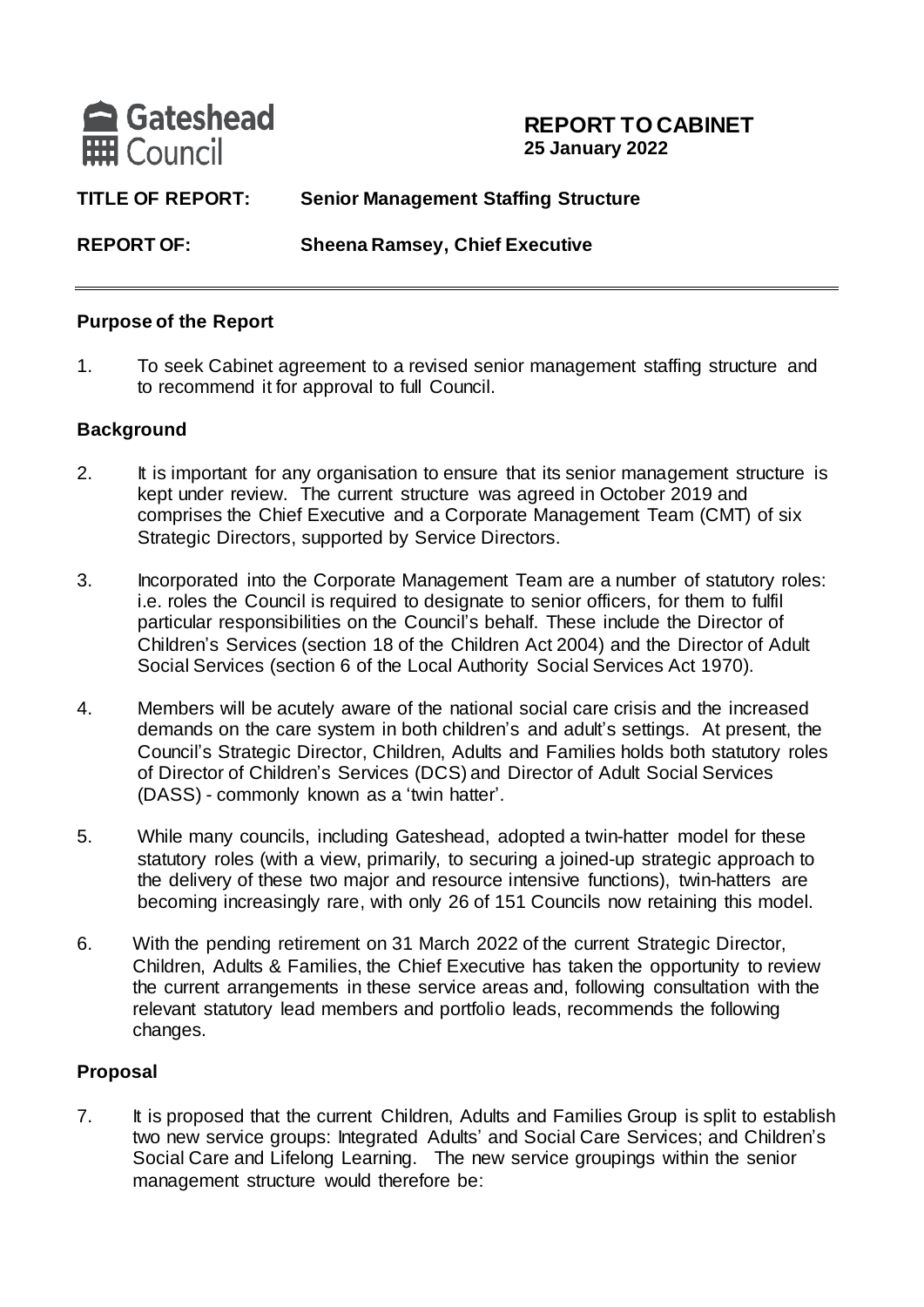- Office of the Chief Executive
- Integrated Adults' and Social Care Services
- Children's Social Care and Lifelong Learning
- Corporate Services and Governance
- Resources and Digital
- Housing, Environment and Healthy Communities
- Economy, Innovation and Growth
- Public Health and Wellbeing
- 8. As a result of this change there will be a need to review the services which currently report to the Strategic Director of Children, Adults and Families. It is proposed that the Service Director structure as detailed in Appendix 2 is adopted initially. Following appointment to the two new roles, further consideration will be given to the structures as appropriate. The role profiles of these posts outlined in Appendix 2 will be reviewed and, where necessary, re-evaluated to ensure gradings remain correct. Further work will be required to ensure the supporting teams are aligned as appropriate. Financial and other implications of the proposals are set out in Appendix 1.
- 9. The proposed implementation date of this new structure is 1<sup>st</sup> April 2022.
- 10. Should Council agree to the proposed restructure, the recruitment process will commence promptly in order to minimise the period over which the two new posts are vacant. It is proposed to advertise the vacancies externally, inviting candidates from both within and outside the Council. The recruitment process will be overseen by the Special Appointments Committee, which will select a short list of candidates, carry out interviews, and make an appoint to the post (if appropriate), as prescribed in the Council's Constitution.
- 11. Whilst the recruitment process takes place it is proposed that the Chief Executive makes interim internal arrangements to cover any temporary vacancy that might arise in respect of either new post, following the retirement of the current Strategic Director, Children, Adults and Families, which will include additional management oversight from the Chief Executive personally, as required.

#### **Recommendations**

- 12. That Cabinet recommends Council to:
	- (i) Approve the amendments to the organisation structure as detailed in this report with an implementation date of 1<sup>st</sup> April 2022.
	- (ii) Authorise the Chief Executive to approve the final salary grades of Service Director roles, within the Council's current pay policy framework and grading structure, taking into consideration advice from the LGA, following the application of the LGA job evaluation scheme.
	- (iii) Authorise the Strategic Director, Corporate Services and Governance to make such changes to the Council's Constitution he deems necessary as a consequence of the changes so approved.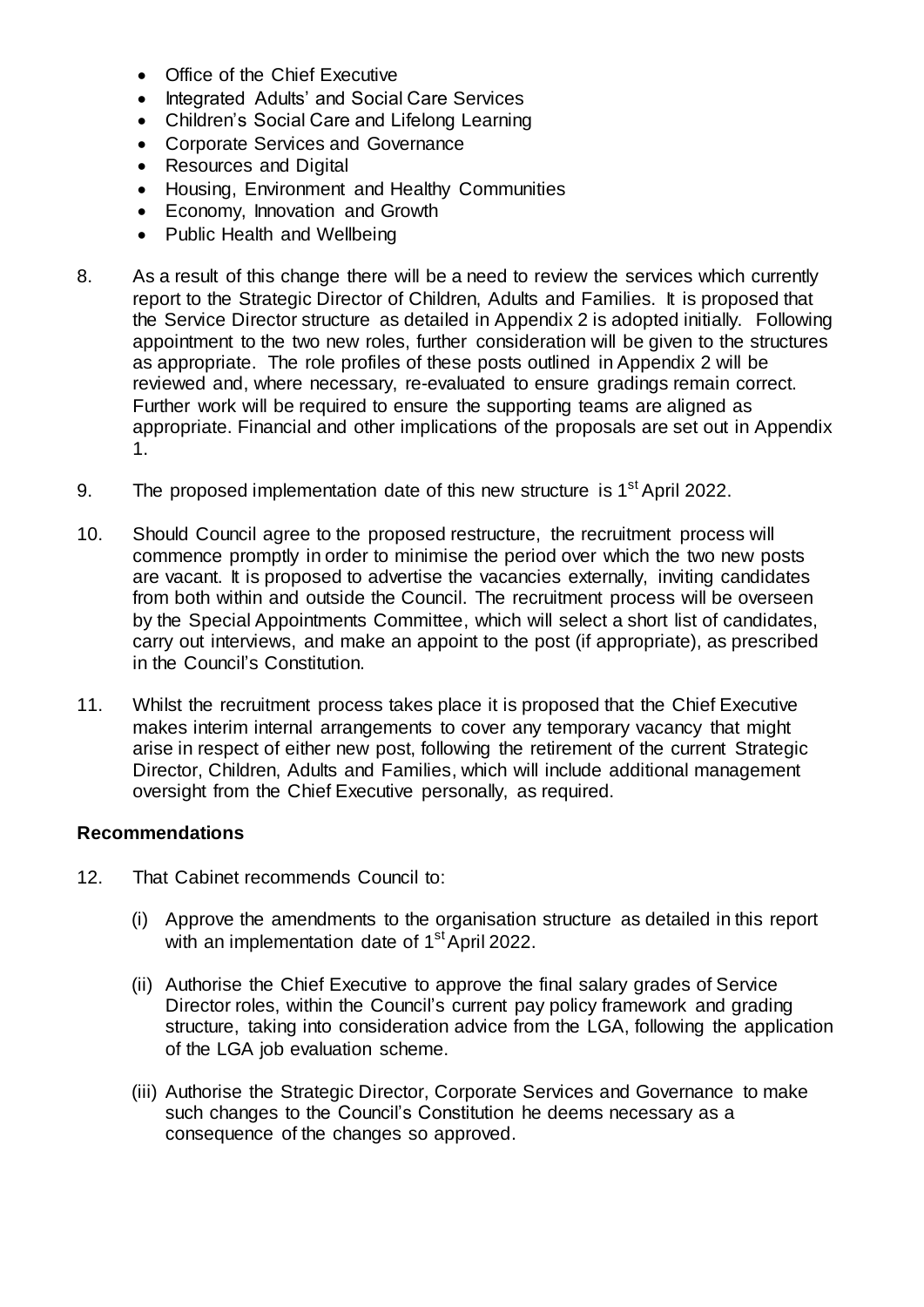(iv) Authorise the Chief Executive to determine appropriate interim arrangements as necessary to cover any vacancies which might arise in respect of either of the new posts.

For the following reason:

To enable continued improvement in the co-ordination of Council functions, the organisation of its employees, and to enable Council services to focus on delivery of the Thrive agenda in a more efficient and effective way, embracing the Public Service Reform principles.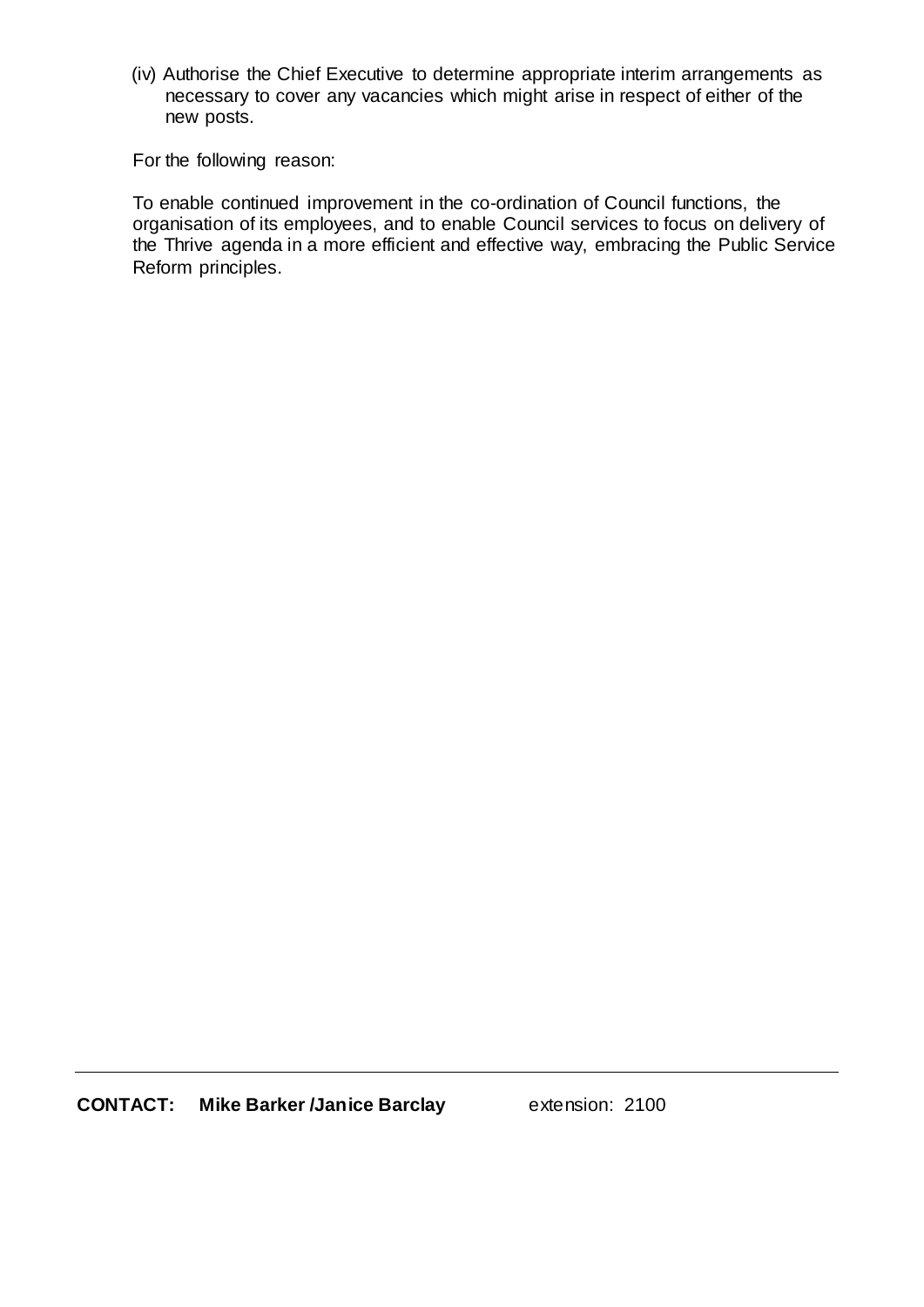#### **Policy Context**

1. The revised staffing structure resulting from these proposals will support the management of the national social care crisis and delivery of the Council's Thrive agenda and in the implementation of the Council's priorities.

#### **Background**

- 2. It is important in any organisation to ensure that its senior management structure is kept under review. This is increasingly important in local government to ensure that the services we deliver accurately reflect the changing operating context, and the priorities that drive the organisation. This is essential if we want to respond effectively to national and local policy and most importantly to the changing needs of the people of Gateshead.
- 3. The Council's Medium-Term Financial Strategy (MTFS) will remain the focus for achieving and maintaining financial sustainability in the current challenging context and will align to the Council's Thrive principles. All services will contribute to delivery of the MTFS directly and indirectly.

#### **Main Changes**

- 4. The main change is the separation of one Group which manages all aspects of social care into two distinct Groups to provide the capacity to focus on children and adults as separate functions, each warranting the strategic oversight and leadership of an individual chief officer. These roles will also be responsible for ensuring that there is sufficient emphasis on transforming services and delivering efficiencies and savings in response to the significant financial pressures the Council faces in these areas.
- 5. The separation of the Strategic Director post into two strategic roles will reflect the criticality of adult social care and support the inspection regime which will be in place in 2023 in respect of adult care. Unlike children's services, this area has not been subject to external inspection for the past eleven years; however, such external scrutiny will be introduced to reflect that in place in children's services.

#### **Implementation and Transition**

6. It is proposed that the new staffing structure is implemented on 1 April 2022 following the retirement of the Strategic Director and the Service Director, Education, Schools & Inclusion on 31 March 2022. It will be necessary to support the effective transition of functions, and to take account of recruitment timescales.

#### **Consultation**

7. Trade unions have been consulted on these proposals in accordance with the Council's policy and relevant legislation. All affected employees were also invited to comment on the proposals. The responses received were positive.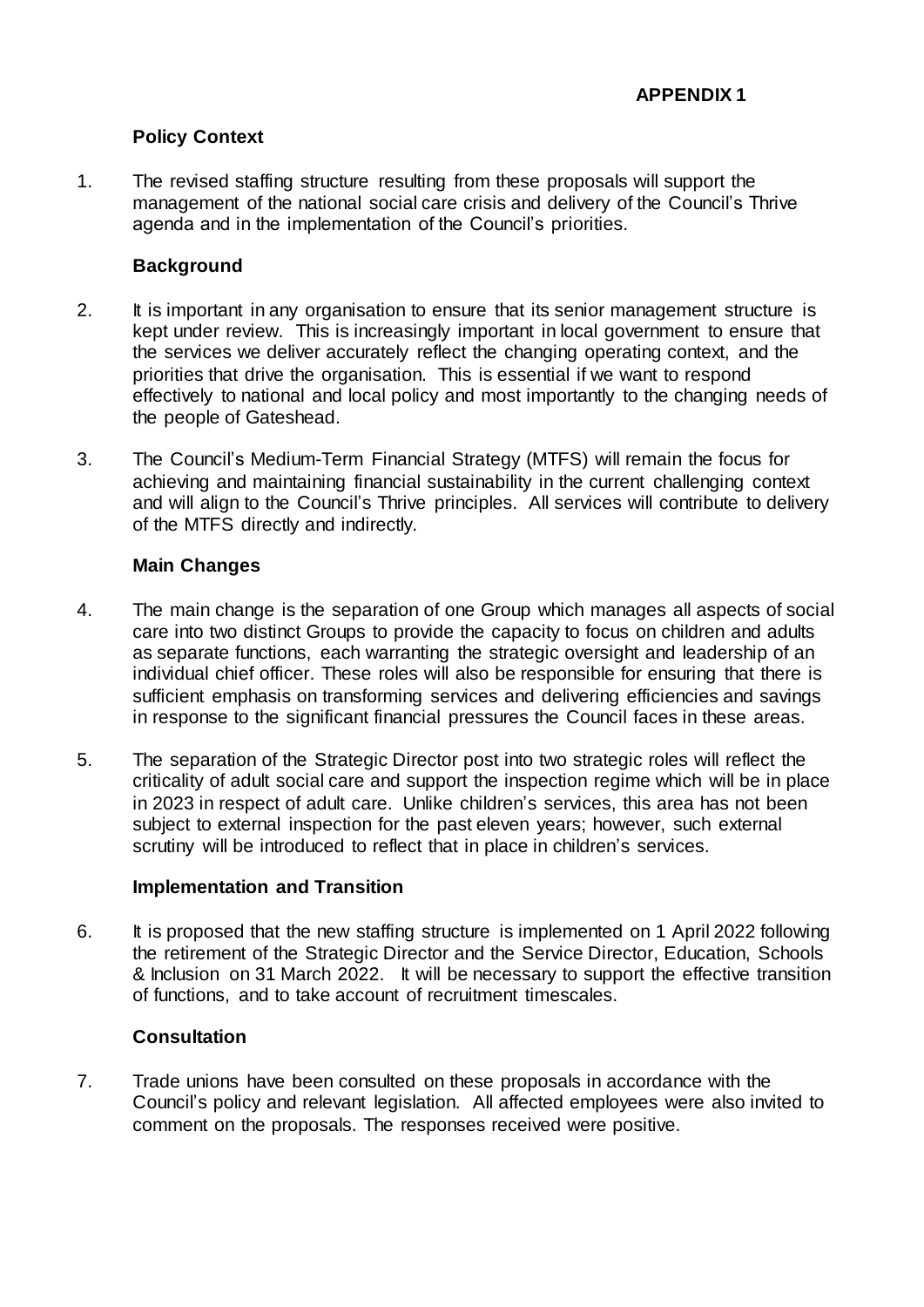8. The Leader, Deputy Leader, and portfolio holders for Adult Social Care and Children & Young People have been consulted on the proposals. The outcome of those meetings has been very positive and supportive of the proposals as put forward.

#### **Alternative Options**

9. The proposals put forward by the Chief Executive are the optimum response to the demands placed on the Council, as set out above. No specific alternative structure is therefore recommended for consideration alongside the proposals. While one alternative option would be to make no change to the current structure of the Council, this would not make the positive contribution toward achieving the aims as set out above.

#### **Implications of Recommended Option**

#### **10. Resources:**

- a) **Financial Implications –** The Strategic Director, Resources & Digital confirms that the additional cost of the proposed structure can be met from existing resources. The overall aim of the revised staffing structure is not to facilitate budget savings but rather to improve service delivery and focus on priorities and outcomes as part of the agreed three-year budget approach, including efficiency and securing value for money. The structure below Strategic Director level will be the subject of a future report.
- b) **Human Resources Implications –** Human resource implications may arise from a review of role profiles of some Service Director roles. There are no redundancy implications. The current Strategic Director, Children, Adults and Families, and the Service Director, Education, Schools and Inclusion are retiring on 31 March 2022. It is proposed that the post of Service Director, Education, Schools and Inclusion is advertised externally, following a review of the role profile and any necessary refresh of the associated job evaluation. The two new roles which replace the current Strategic Director role will also be advertised externally. The current PA arrangements will be maintained and shared between the two new posts.
- c) **Property Implications -** there are no property implications arising directly from this report.
- 11. **Risk Management Implications -** there are no risk management implications arising directly from this report.
- 12. **Equality and Diversity Implications –** there are no direct equality and diversity implications arising from this report.
- 13. **Crime and Disorder Implications –** there are no crime and disorder implications arising directly from this report.
- 14. **Health Implications –** there are no direct health implications arsing from this report.
- 15. **Climate Emergency and Sustainability Implications -** there are no direct climate emergency and sustainability implications arising from this report.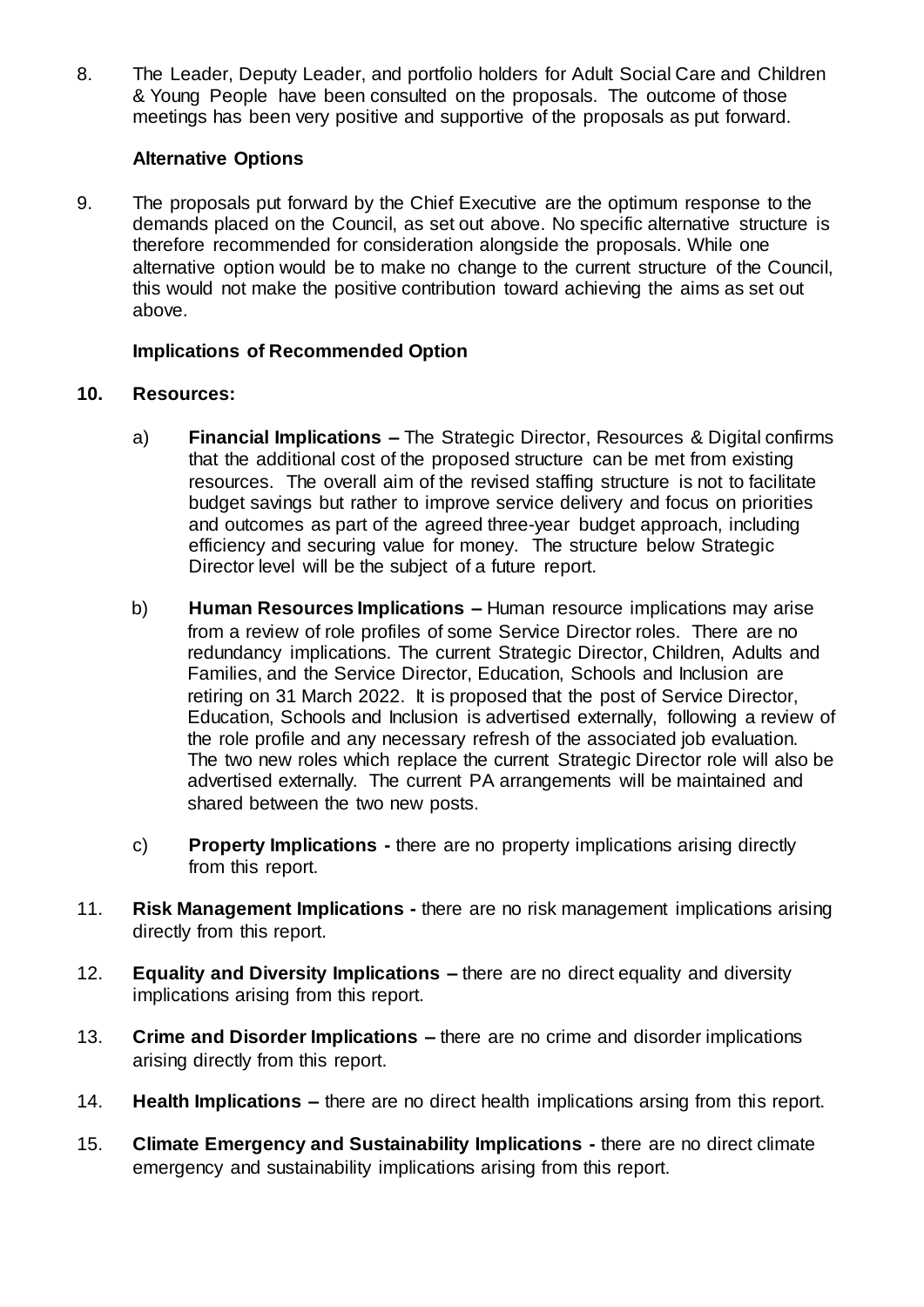- 16. **Human Rights Implications -** there are no human rights implications arising from this report.
- 17. **Ward Implications -** there are no ward implications arising from this report.

### **Background Information**

18. Appendix 3 details the current staffing structure.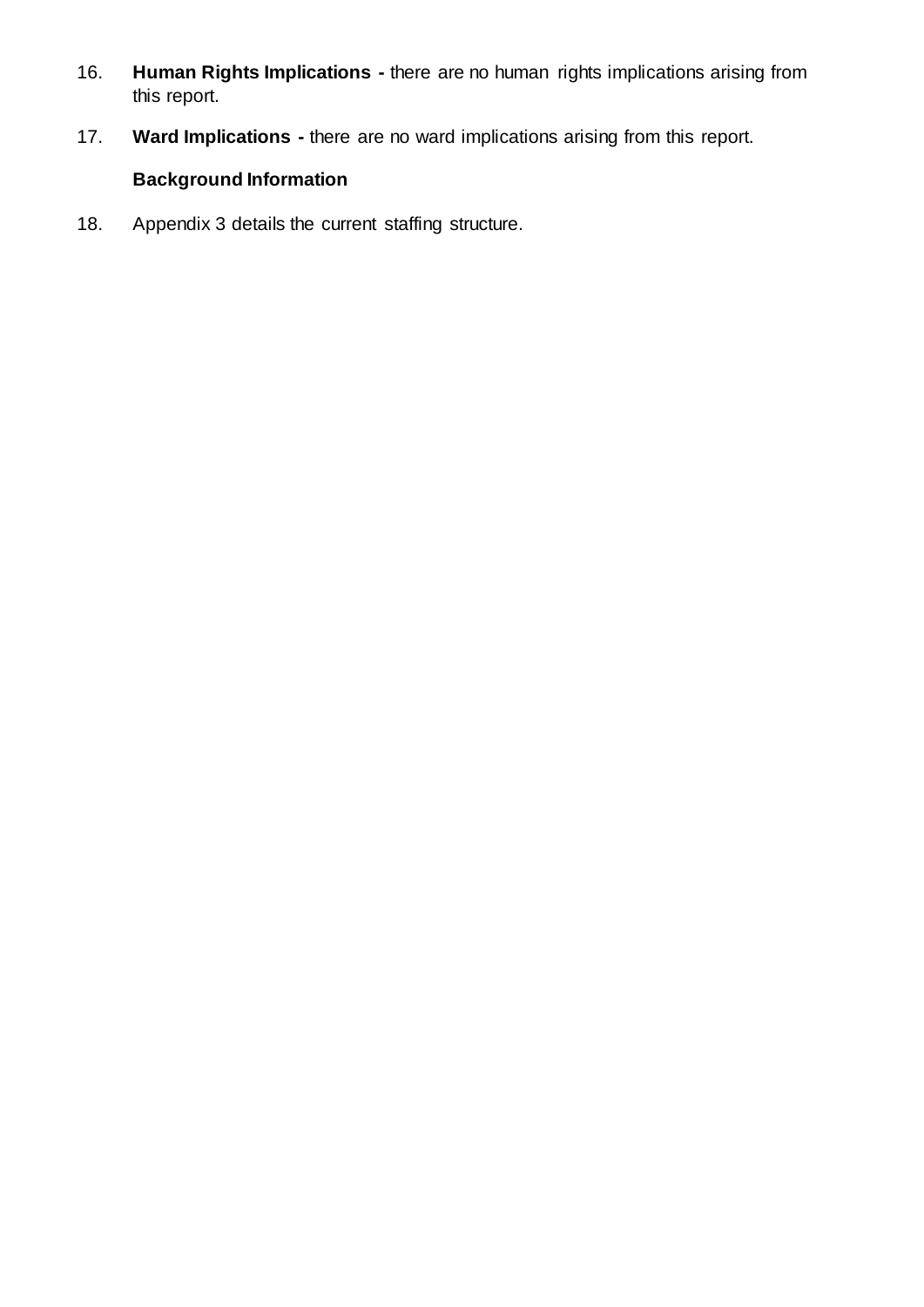## **Appendix 2 – Proposed Staffing Structure 1 April 2022**

**Integrated Adults' and Social Care Services Group; and Children's Social Care and Lifelong Learning Group**



**Service Director Children's Social Care**